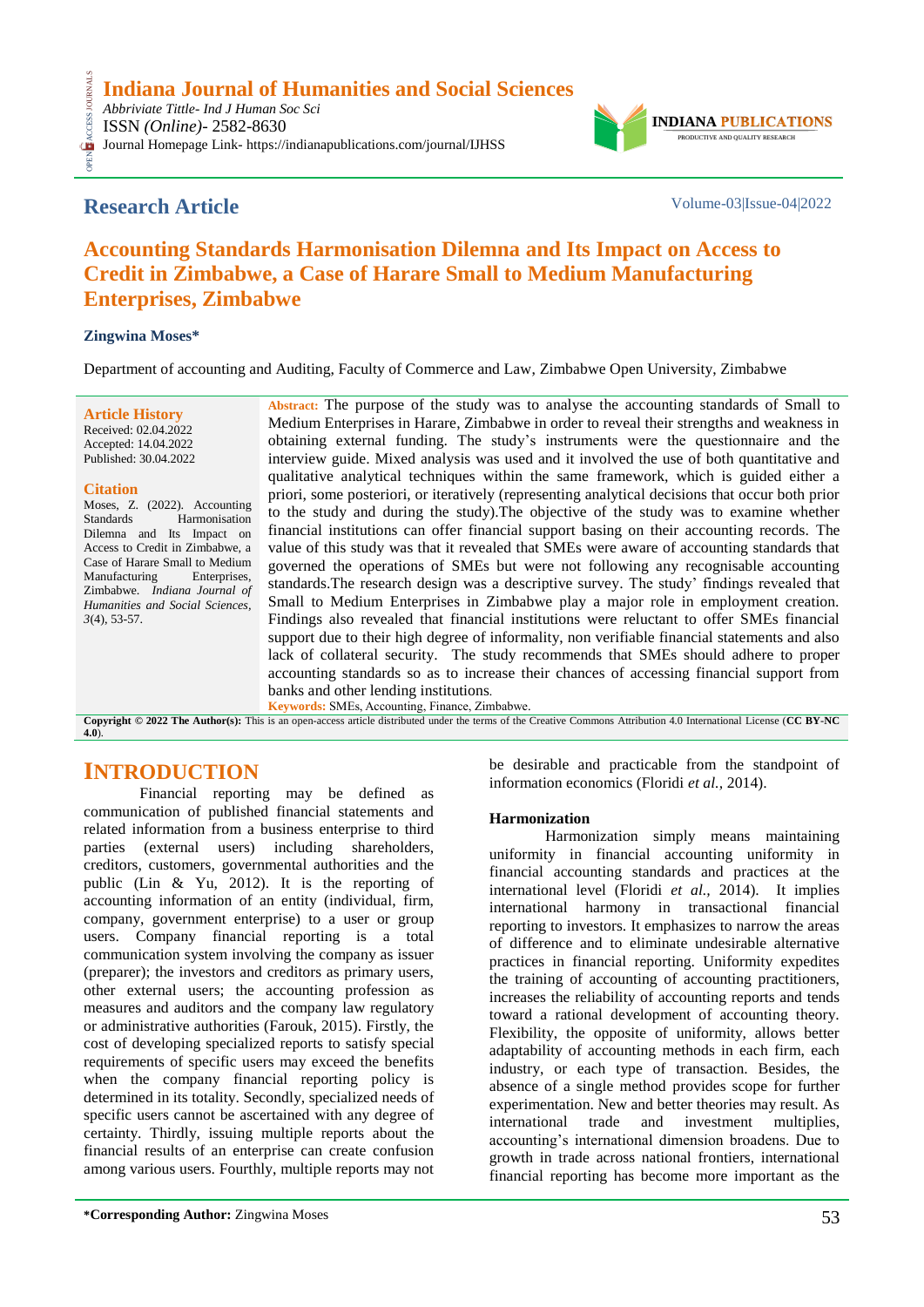tool of communication among traders, entrepreneurs, financiers, ad investors. At the same time, variations are evolving in accounting principles, audit practices, financial statement presentations, and professional standards. If accounting reports are to become a universal means of communication, action must be taken to harmonies the worldwide efforts to meet the international user's needs (Ikechukwu, 1993).

#### **The Need for Standards**

The increased globalisation of corporations and finance has spurred a trend to harmonize accounting standards between countries. This move aims to enhance consistency and in turn ease the process of comparison of performance between companies registered in different territories. Accounting standards are needed so that financial statements will fairly and consistently describe financial performance. Without standards, users of financial statements would need to learn the accounting rules of each company, and comparisons between companies would be difficult.

#### **Standard Setting Bodies**

Accounting standard setting bodies are national or international organisations that have been delegated responsibility for setting Generally Accepted Accounting Principles by statute in a country or jurisdiction.

#### **Standards in Accounting**

The term "Accounting Standard" may be defined as written statements issued from time to time by institutions of the accounting profession or institutions in which it has sufficient involvement and which are established expressly for this purpose. Accounting standards deal mainly with financial measurements and disclosures used in producing a set of fairly presented financial statements. In this respect, accounting standards can be thought of as a system of measurement and disclosure. They also draw the boundaries within which acceptable conduct lies and in that and many other respects; they are similar in nature to laws. Accounting standards can thus be seen as a technical response to calls for better financial accounting and reporting; or as a reflection of a society"s changing expectations of corporate behaviour and a vehicle in social and political monitoring and control of the enterprise. Accounting standards, however, do not aim to put accounting in a straight jacket. Rather, they attempt to limit the theoretically possible flexibility and to give practitioners realistic working guidelines. Accounting standards are classified into a number of categories as shown in the discussion below.

#### **Adherence to Standards by SMEs**

Accounting Standards (AS) are basic policy documents. Their main aim is to ensure transparency, reliability, consistency, and comparability of the financial

**\*Corresponding Author:** Zingwina Moses 54

statements. They do so by standardizing accounting policies and principles of a nation/economy. So the transactions of all companies will be recorded in a similar manner if they follow these accounting standards.

#### **Attainability of Standards, That is, The Ease With Which it is Possible to Achieve The Standards**

Accounting systems are responsible for recording, analyzing, monitoring and evaluating the financial condition of companies, preparation of documents necessary for tax purposes, providing information support to many other organizational functions, (Eric & Gabriel, 2012). In the context of SMEs, accounting information is important as it can help the firms manage their short-term problems in critical areas like costing, expenditure and cash flow, by providing information to support monitoring and control (Braggrus, 2017).

#### **Ideal Theoretic Standards**

Ideal standards (costs) are the standards which can be attained under the most favourable conditions possible. The level of performance under ideal standards would be achieved through the best possible combination of factors — the most favourable prices for materials and labour, highest output with best equipment and layout, and maximum efficiency in the utilisation of the production resources—in other words, maximum output at minimum cost. Such standards reflect only goals or targets without any hope of performance being currently achieved. These standards are extremely tight and do not provide for waste and inefficiency in any form; no material is wasted; no units are spoiled; there are no idle hours; operators work at predetermined speeds; the available capacity is fully utilised. The ideal standard represents the ultimate goal to strive for, but its attainment is impossible over sustained periods. It sets its sights on the stars.

#### **Normal Standards**

Normal standards are the average standards which (it is anticipated) can be attained during a future period of time, preferably long enough to cover one business cycle. Standards are set on a normal capacity basis which represent a volume that averages out the company"s peak and slack periods. Constant unit costs are employed throughout the cycle, regardless of changes in current costs or selling prices.

These standards are not revised until the cycle has run its full course. This generally results in an incorrect valuation of inventories and consequent errors in the profit disclosed as the inventories are understated in periods of high prices, and overstated when prices are low. Since these standards do not reflect the goals to be attained, they are not often used.

#### **Basic Standards**

Braggrus, (2017) defines a basic standard as the standard which is established for use unaltered for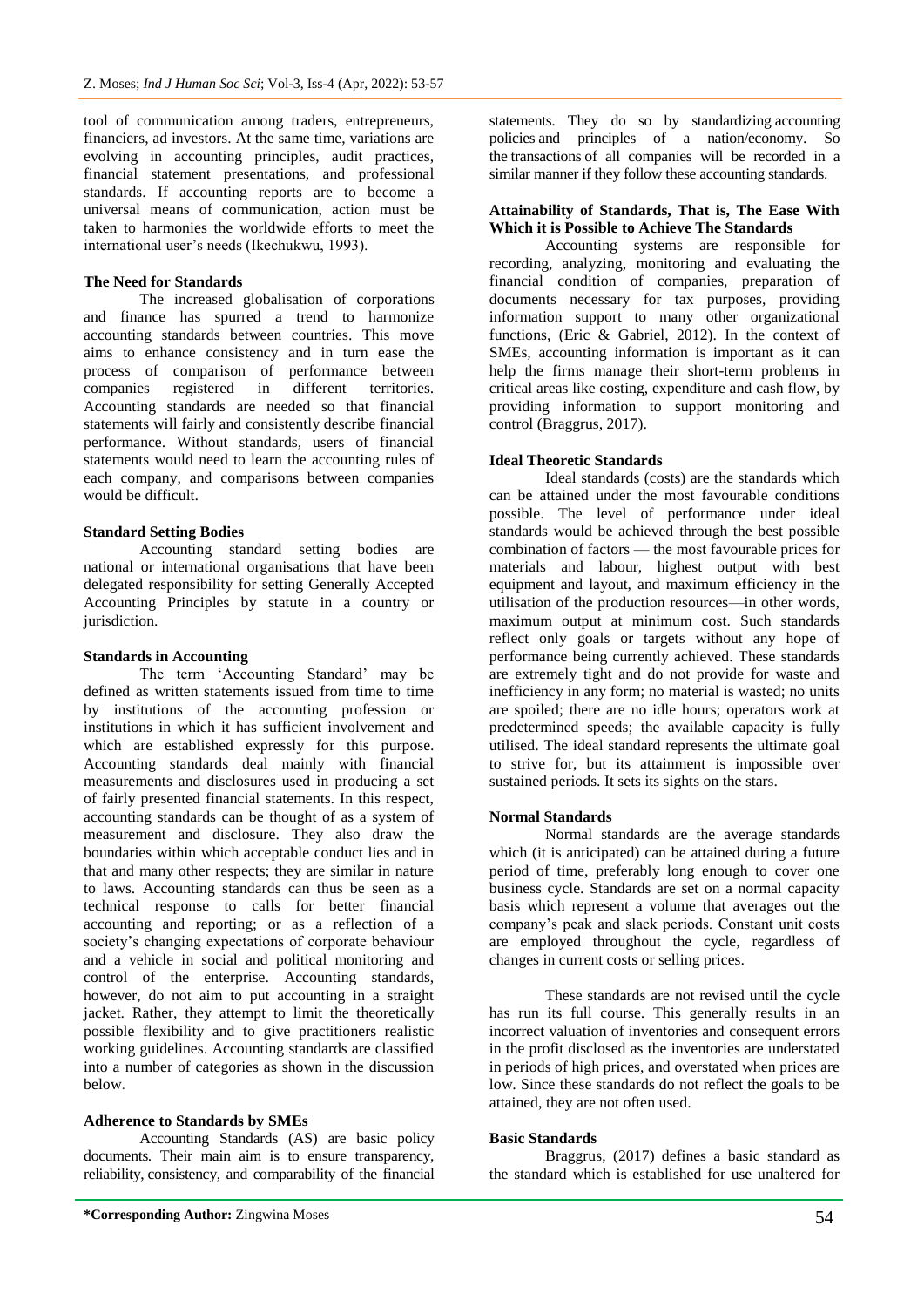an indefinite period which may be a long period of time. Basic standards are seldom revised or updated to reflect current operating costs and price level changes.

Basic standards representing a fixed base are used primarily to measure trends in operating performance. Although useful, basic standards must be adjusted before they can be used for performance evaluation purposes. They can be based upon any capacity level that is selected initially to develop the standards.

#### **Currently Attainable or Expected Actual Standards:**

Current standards are standards which are established for use over a short period of time, and are related to current conditions. They represent current costs to be expected from efficient operations. These standards do not anticipate ideal performance; they are difficult, but possible to achieve.Currently attainable standards are formulated after making allowance for the cost of normal spoilage, cost of idle time due to machine breakdowns, and the cost of other events which are unavoidable in normal efficient operations. They take the place of actual cost and are recorded in account books and financial statements. Any deviation from these standards reflect inefficiencies in the production activities, unless the variances have occurred due to uncontrollable factors. Currently attainable standards are revised to reflect changes in methods and prices. Much effort and costs are involved in developing these standards. Based on engineering estimates, currently attainable standards are most expensive of the four types of standards. But these standards are most accurate and very useful to management in product costing, inventory valuations, estimates, analyses, performance evaluation, planning, employee motivation, and for managerial decision-making and external financial reporting.

Thus main objective of operating an SMEs in Zimbabwe is poverty alleviation through employment of members of the public A study of SMEs Manufacturing Sector in Harare, Zimbabwe is therefore critical given their immense contribution to country through payment of presumptive taxes and employment creation. The main formal financing source for SMEs is the bank. According to the European Central Bank (2011), 40% of respondent firms use their overdraft facilities or credit lines, and more than one-third of firms have used bank loans. Farouk (2012) mentions that commercial banks are the primary providers of debt capital to firms. Commercial banks prefer firms with proven track records and sufficient collateral in the form of hard assets. Proven track records and collaterals are difficult to obtain for small businesses. The lack of access to bank loans of SMEs is attributed to information asymmetry. Finance gap hypothesis suggests that SMEs suffer from a shortage of financing. which is caused by information asymmetry Asechimie (1992); & Bukaliya & Aleck (2012) mention that to micro and small enterprises, is particularly affected by information asymmetries between borrowers and lenders. Thus, startups and expansion potentials cause difficulties in obtaining intermediate external financing, which depend mainly on internal financing or informal external financing such as friends and family. Constraints on external financing are significant issues, and SMEs use internal financing as a fallback option (Bukaliya & Aleck, 2012). Thus SMEs entities should start to take a serious issue of harmonise their accounting records so as for them to obtain external funding and avoid compulsory taxes such as presumptive taxes by the government.

lending in developing economies, specifically lending

### **EXPERIMENTAL SECTION/ MATERIAL AND METHODS**

#### **Statement of the Problem**

Demand for proper accounting records which complies with international accounting standards by external financiers without taking into consideration lack of knowledge to prepare them, high costs of employing knowledgeable people, punitive taxes among others, by SMEs had led to the assumptions that SMEs is a risk business with no access to funding. Is there need any need to invest where banks require verifiable finance statements in order to offer SMEs financial support?

#### **Objectives of the Study**

To assess impact of accounting standards practices and their effects on access to external funding by SMEs, based on a study of hundred and fifty (150) SMEs manufacturing sector staff, in Harare

#### **Research Question**

Do the issue of accounting standards harmonisation with internal standards on SMEs in Harare, Zimbabwe has a major effect when external financiers want to extent funding to them?

# **METHODOLOGY**

The population of the study consisted of 150 (one hundred and fifty) members from Harare, informal manufacturing SMEs staff drawn from business owners, bank accounting staff, auditing and managers from Ministry of Small to Medium Enterprises. A mixed method approach was used to assess the main cause of rejecting accounting records given by SMEs .A purposive approach to select 50 (fifty) members was used for the study as it enabled the researcher to consciously select a sample appropriate for the Study . The study"s instruments were the questionnaire and the interview guide.

# **RESULTS AND DISCUSSION**

The study sought to find out the impact of failure to adopt internationally accepted accounting standards by Small to Medium enterprises basing on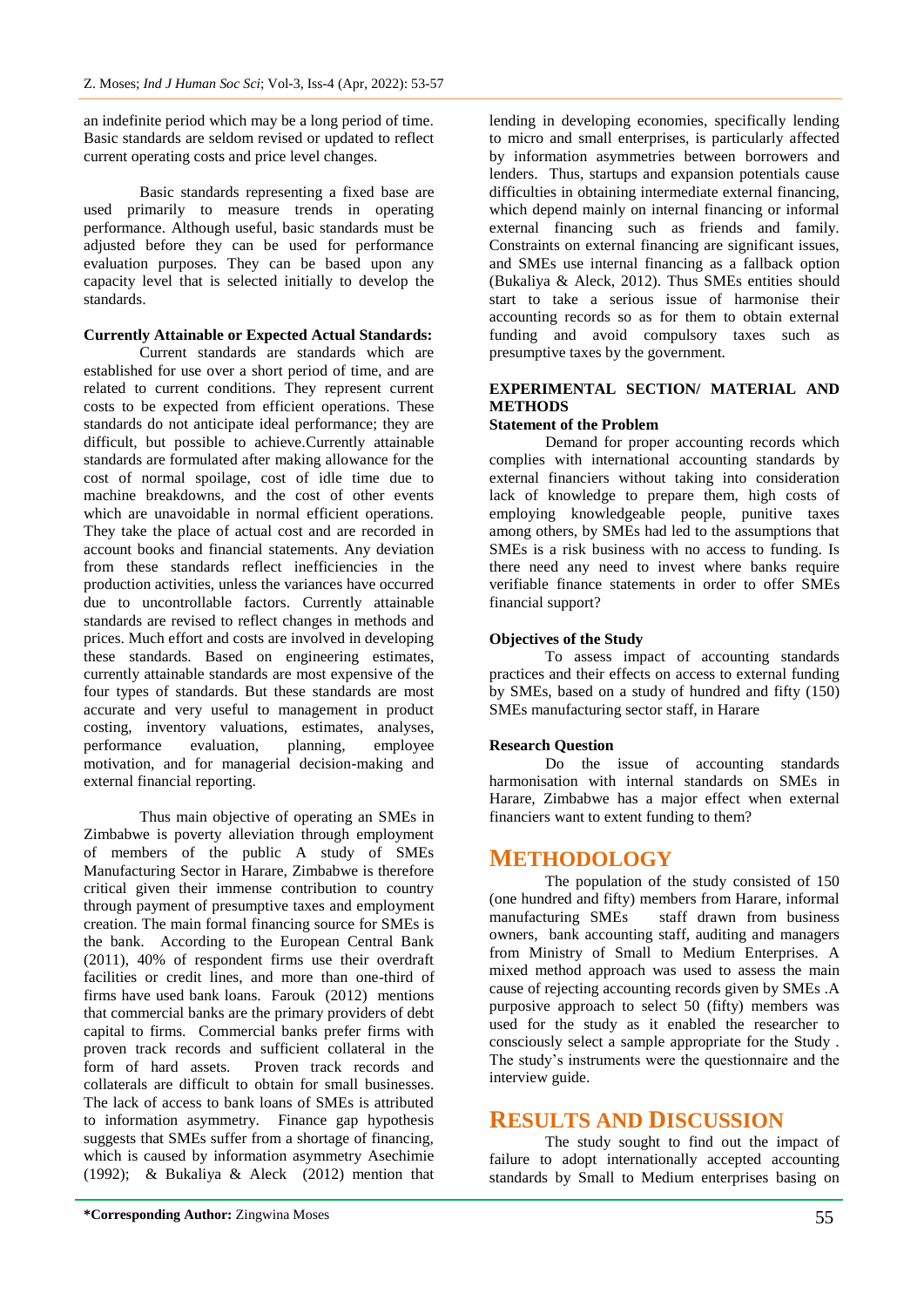failure to access capital from external financiers. The following results were obtained

| <b>Table 1.</b> Impact of non-adherence to internationally |  |
|------------------------------------------------------------|--|
| accounting standards by SMEs Manufacturing                 |  |

| Impact                      | of         | non-        | Agree | <b>Not</b>                            | <b>Disagree</b> |  |  |
|-----------------------------|------------|-------------|-------|---------------------------------------|-----------------|--|--|
| adherence                   |            | to          |       | Sure                                  |                 |  |  |
| international               |            |             |       |                                       |                 |  |  |
| accounting standards        |            |             |       |                                       |                 |  |  |
| Do<br>you                   |            | require     | 90%   | 5%                                    | 5%              |  |  |
| harmonised<br>accounting    |            |             |       |                                       |                 |  |  |
| standards to offer loan as  |            |             |       |                                       |                 |  |  |
| banks<br>external<br>or     |            |             |       |                                       |                 |  |  |
| financiers?                 |            |             |       |                                       |                 |  |  |
| Is there issue of standards |            |             | 85%   | 5%                                    | 15%             |  |  |
| for SMEs to qualify for     |            |             |       |                                       |                 |  |  |
| tax exemptions?             |            |             |       |                                       |                 |  |  |
| there inadequate<br>Is      |            |             | 80%   | 15%                                   | 5%              |  |  |
| knowledge                   | by SMEs    |             |       |                                       |                 |  |  |
| personnel to                |            | prepare     |       |                                       |                 |  |  |
| books of accounts?          |            |             |       |                                       |                 |  |  |
| Do.<br>you                  |            | encounter   | 80%   | 12%                                   | 8%              |  |  |
| liquidation problems as a   |            |             |       |                                       |                 |  |  |
| result of non preparation   |            |             |       |                                       |                 |  |  |
| of books of accounting?     |            |             |       |                                       |                 |  |  |
| Collapsing of               |            | <b>SMEs</b> | 90%   | 5%                                    | 5%              |  |  |
| entities<br>is              |            | common      |       |                                       |                 |  |  |
| because of non funding      |            |             |       |                                       |                 |  |  |
| by banks because of poor    |            |             |       |                                       |                 |  |  |
| accounting records?         |            |             |       |                                       |                 |  |  |
| Does the non production     |            |             | 80%   | 10%                                   | 10%             |  |  |
| of accounting records has   |            |             |       |                                       |                 |  |  |
| effect<br>an                | $\alpha$ n | the         |       |                                       |                 |  |  |
| economy?                    |            |             |       |                                       |                 |  |  |
|                             | $\Omega$ . | D           |       | 2022<br>$\mathbf{J}$ and $\mathbf{J}$ |                 |  |  |

Source: Primary data 2022

Majority of respondents agreed (90%) that there is need to prepare harmonised accounting standards so that banks can offer them financial assistance with a minority in disagreement (5%) and (5%) not sure.

Thorough understanding of SMEs Manufacturing sector, in Harare Zimbabwe and impact on non-harmonisation provided by the respondents included collapse of entities due to non-financial support, compulsory punitive taxes such as presumptive on them, among other problems.

#### **Does The Issue of Non-Adherence to Accounting Standards have an Impact on the Performance of SMEs?**

The research intended to establish whether non adherence has an impact on the performance of SMEs Manufacturing sector the following results were obtained:

**Question 1:** Do non adherence with international accounting standards by SMEs has an effect on SMEs financial performance?



Fig 1: Do non adherence with international accounting standards by SMEs has an effect on SMEs financial performance? Source: Primary data 2022

Interviews data obtained with the SMEs Manufacturing sector indicated that there is a link (80%) between non adherence to international accounting standards and performance of the entities. Many SMEs collapsed as a result of not aware whether they were making profit or not Members of the SMEs indicated that they were conversant with the obligation of preparing verifiable accounting records so that bank could extend any credit facilities and also for calculation of taxes by the government. More to that one of the informants said "…*it is justifiable for banks not to offer credit facilities on non-verifiable accounts which do not comply with international accounting standards"*.

It was also noted that data gathered through questionnaires concurs with data collected from interviews. Thus, this indicated that the respondents were aware of the impact on non-adherence to international accounting standards, thus causing them to be imposed compulsory punitive tax such as presumptive tax, no financial support due to nonverified accounting records, collapsing of entities as a result of poor knowledge of whether one is making profit or not among other problems.

Harmonisation of accounting standards directly influences the financial performance of an organisation or entity as they determine key issues such as financial support by the banks, liquidity position of the firm, rate of return and proper calculation of taxes by the government. The main aim of organisations is to make sure that their clients be it internal or external is satisfied through offering of continuous service. Lack of knowledge on the preparation of accounting records had led to the wrong view that operating SMEs is a risk business and will collapse in no distant future.